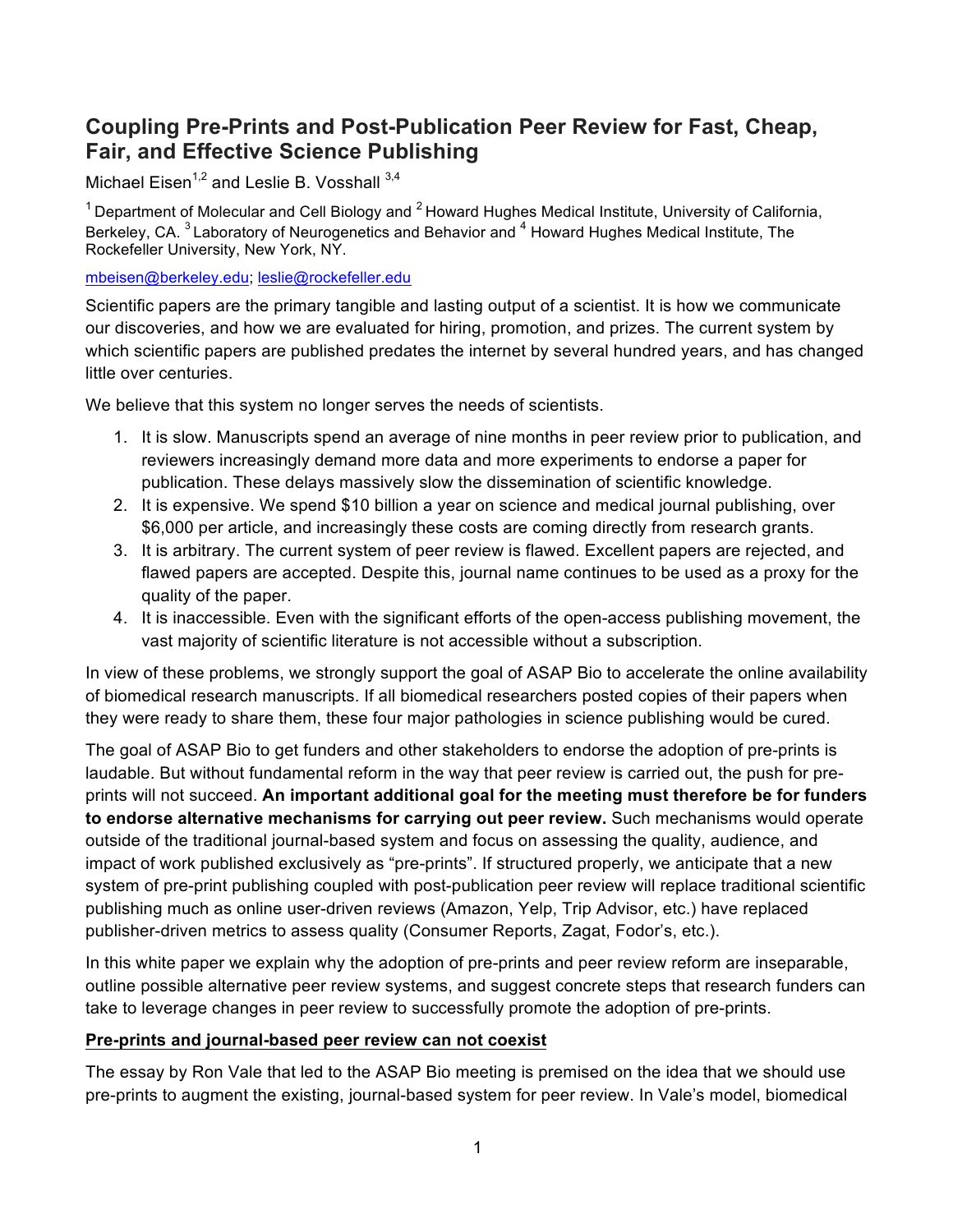researchers would post papers on pre-print servers and then submit them to traditional journals, which would review them as they do today, and ultimately publish those works they deem suitable for their journal.

There are many reasons why such a system would be undesirable – it would leave intact a journal system that is inefficient, ineffective, inaccessible, and expensive. But more proximally, there is simply no way for such a symbiosis between pre-prints and the existing journal system to work.

Pre-print servers for biomedicine, such as BioRxiv, run by the well-respected Cold Spring Harbor Press, now offer biomedical researchers the option to publish their papers immediately, at minimal cost. Yet biologists have been reluctant to make use of this opportunity because they have no incentive to do so, and in many cases have incentives not to. If we as a biomedical community want to promote the universal adoption of pre-prints, we have to do more than pay lip-service to the potential of pre-prints, we have to change the incentives that drive publishing decisions. And this means changing peer review.

Why are pre-prints and peer review linked? Scientists publish for two reasons: to communicate their work to their colleagues, and to get credit for it in hiring, promotion and funding. If publishing behavior were primarily driven by a desire to communicate, biomedical scientists would leap at the opportunity to post pre-prints, which make their work available to the widest possible audience at the earliest possible time at virtually no cost. That they do not underscores the reality that, for most biomedical researchers, decisions about how they publish are driven almost entirely by the impact of these decisions on their careers.

Pre-prints will be not be embraced by biomedical scientists until we stop treating them as "pre" anything, which suggests that a better "real" version is yet to come. Instead, pre-prints need to be accepted as formally published works. This can only happen if we first create and embrace systems to evaluate the quality and impact of, and appropriate audience for, these already published works.

But even if we are wrong, and pre-prints become the norm, we would still need to create an alternative to journal based peer review. If all, or even most, papers are available for free online, it is all but certain that libraries would begin to cut subscriptions and traditional journal publishing, which still relies almost exclusively on revenue from subscriptions, would no longer be economically viable.

Thus a belief in the importance of pre-print use in biomedicine requires the creation of an alternative system for assessing papers. **We therefore suggest that the most important act for funders, universities, and other stakeholders is not to just endorse the use of pre-prints in biomedicine, but to endorse the development and use of a viable alternative to journal titles in the assessment of the quality, impact, and audience of works published exclusively as "pre-prints".** 

#### **Peer review for the Internet Age**

The current journal-based peer review system attempts to assure the quality of published works; help readers find articles of import and interest to them; and assign value to individual works and the researchers who created them. Post-publication peer review of works initially published as pre-prints can not only replicate these services, but do it faster, cheaper and more effectively.

The primary justification for carrying out peer review prior to publication is that this prevents flawed works from seeing the light of day. Inviting a panel of two or three experts to assess the methods,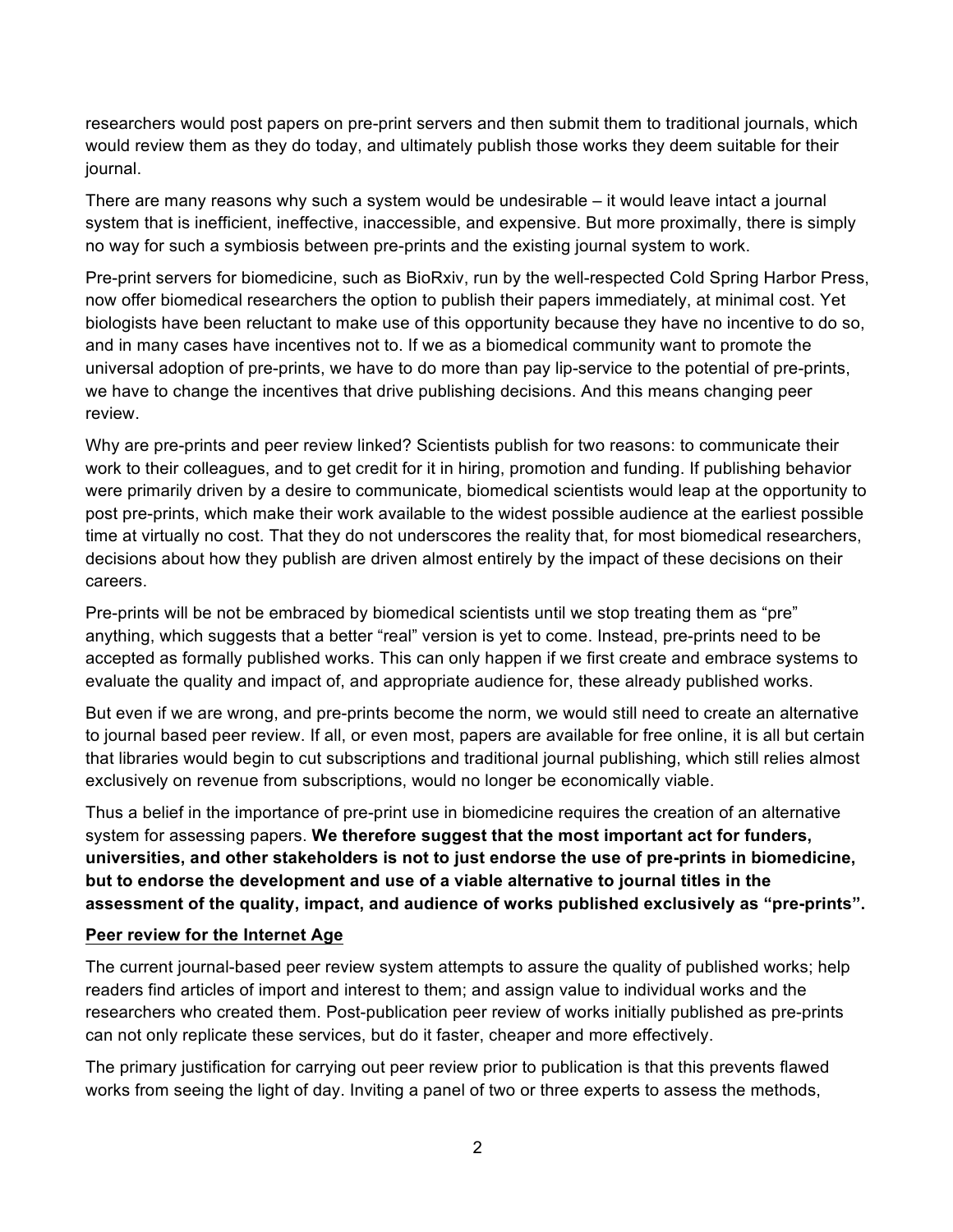reasoning, and presentation of the science in the paper, undoubtedly leads to many flaws being identified and corrected.

But any practicing scientist can easily point to deeply flawed papers that have made it through peer review in their field, even in supposedly high-profile journals. Yet even when flaws are identified, it rarely matters. In a world where journal title is the accepted currency of quality, a deeply flawed *Science* or *Nature* paper is still a *Science* or *Nature* paper.

Prepublication review was developed and optimized for printed journals, where space had to be rationed to balance the expensive acts of printing and shipping a journal. But today it is absurd to rely solely on the opinions of two or three reviewers, who may or may not be the best qualified to assess a paper, who often did not want to read the paper in the first place, who are acting under intense time pressure, and who are casting judgment at a fixed point in time, to be to sole arbiters of the validity and value of a work. **Post-publication peer review of pre-prints is scientific peer review optimized for the Internet Age**.

Beginning to experiment with systems for post-publication review now will hasten its development and acceptance, and is the quickest path to the universal posting of pre-prints. In the spirit of experimentation, we propose a possible system below.

## **A system for post-publication peer review**

First, authors would publish un-reviewed papers on pre-print servers that screen them to remove spam and papers that fail to meet technical and ethical specifications, before making them freely available online. At this point peer review begins, proceeding along two parallel tracks.

Track 1: Organized review in which groups, such as scientific societies or self-assembling sets of researchers, representing fields or areas of interest arrange for the review of papers they believe to be relevant to researchers in their field. They could either directly solicit reviewers or invite members of their group to submit reviews, and would publish the results of these reviews in a standardized format. These groups would be evaluated by a coalition of funding agencies, libraries, universities, and other parties according to a set of commonly agreed upon standards, akin to the screening that is done for traditional journals at PubMed.

Track 2: Individually submitted reviews from anyone who has read the paper. These reviews would use the same format as organized reviews, and would, like organized reviews become part of the permanent record of the paper. Ideally, we want everyone who reads a paper carefully to offer their view of its validity, audience, and impact. To ensure that the system is not corrupted, individually submitted reviews would be screened for appropriateness, conflicts of interest, and other problems, and there would be mechanisms to adjudicate complaints about submitted reviews.

Authors would have the ability at any time to respond to reviews and to submit revised versions of their manuscript.

Such a system has many immediate advantages over our current system of pre-publication peer review. The amount of scrutiny a paper receives will scale with the level of interest in the paper. If a paper is read by thousands of people, many more than the three reviewers chosen by a journal are in a position to weigh in on its validity, audience, and importance. Instead of only evaluating papers at a single fixed point in time, the process of peer review would continue for the useful lifespan of the paper.